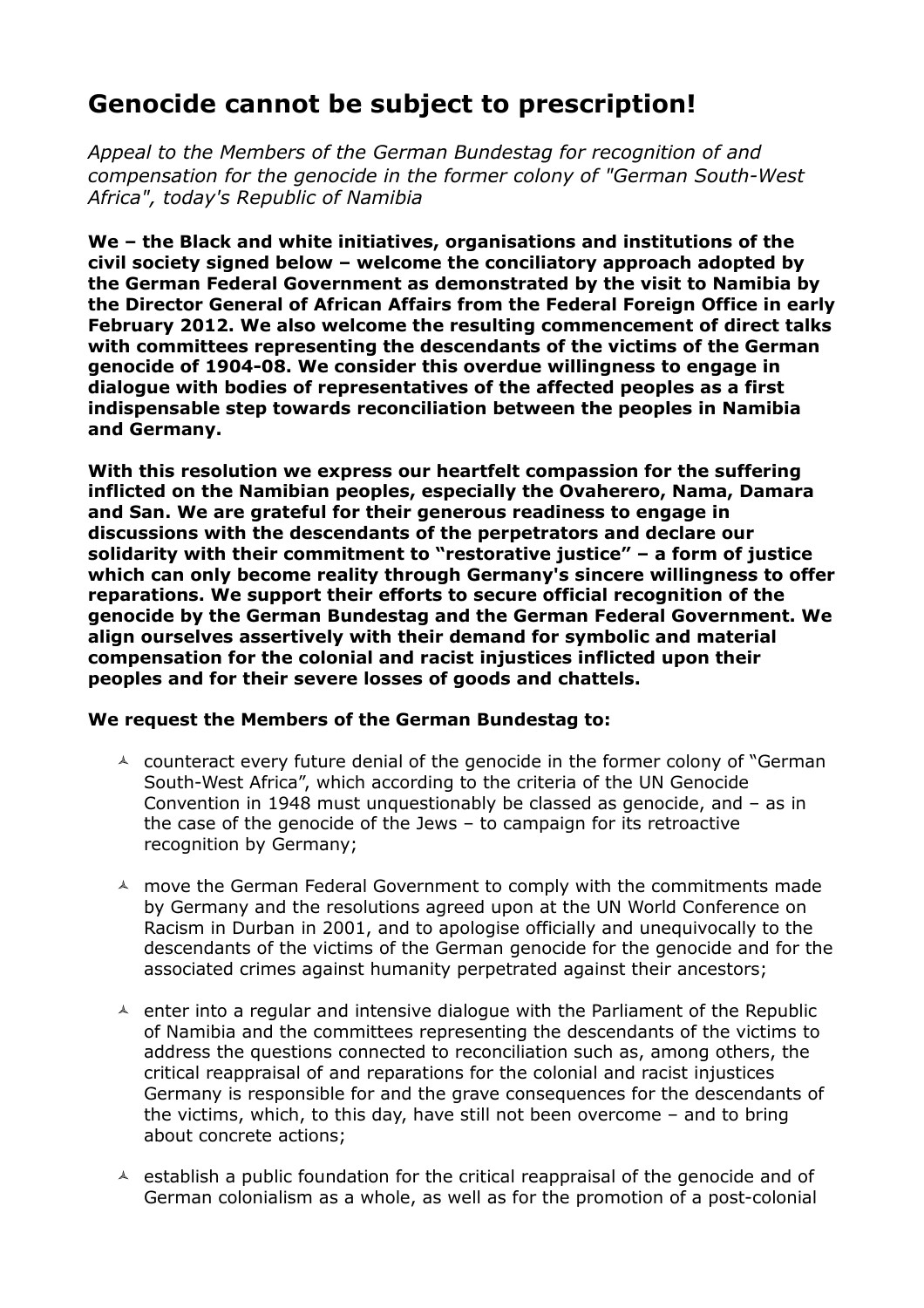remembrance culture, and to commission the foundation, among other things, to:

- foster scientific debate on the genocide and its consequences within the framework of Namibian-German research projects;
- disseminate knowledge in the German public and in schools about colonialism, racism and their consequences;
- facilitate exchange projects which contribute towards reconciliation between the people of both countries as well as fighting racism;
- support the decolonisation of public space in Germany (put a stop to the continued glorification of colonial criminals with street names and memorials and instead pay tribute to key figures of African resistance);
- $\uparrow$  prompt the German Federal Government to continue constructively its current talks with the Namibian Government and with the committees representing the descendants of the victims;
- $\triangle$  prompt the German Federal Government to enter into a dialogue with the Namibian Government and with the committees representing the descendants of the victims and to come to agreements on suitable financial and structural acts of compensation for the heavy economic losses of land, cattle and other possessions of the affected peoples;
- $\triangle$  prompt the German Federal Government to effect the agreed reparations unconditionally i.e. without meddling in the free decisions of the Namibian state and the committees representing the descendants of the victims regarding their application.

Berlin, 7 March 2012

AfricAvenir International Afrika-Rat Berlin-Brandenburg Afrika-Rat Nord AFROTAK TV cyberNomads Artefakte//anti-humboldt Berliner Entwicklungspolitischer Ratschlag (BER) Berlin Postkolonial Deutsch-Afrikanische Gesellschaft Berlin (DAFRIG) Initiative Schwarze Menschen in Deutschland (ISD-Bund) Solidaritätsdienst International (SODI)

For initiatives, organisations and institutions also wishing to sign, please contact: info@berlin-postkolonial.de

Further signatures and information: www.restitution-namibia.de

Contact: Sharon Dodua Otoo <sharonotoo@isdonline.de> Christian Kopp < buero@berlin-postkolonial.de> Telefon: +49 (0)1799 100 976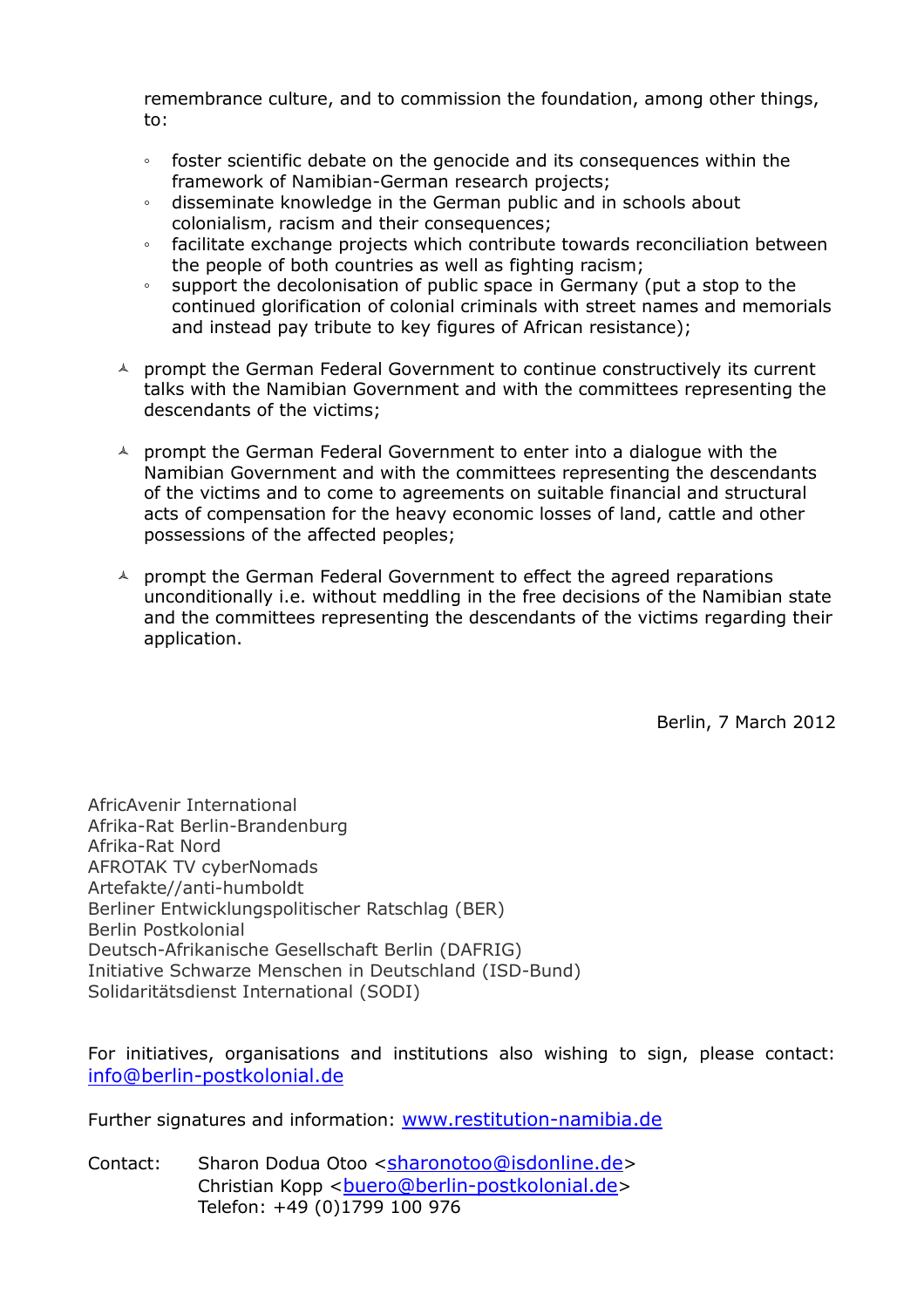## **Background to the resolution**

On 30 September 2011 at the Charité in Berlin the mortal remains of 20 Ovaherero and Nama – men, women and children who were murdered by white Germans over 100 years ago – were restituted to their descendants visiting from Namibia. It was the first time that a German institution had ever agreed to such a ceremony. Thousands of mortal remains shipped to Germany during colonial times and abused for inhuman, racist and pseudoscientific research, which denied the homogeneity between African men and women and white men and women, are still stored here.

Like most of the mortal remains stolen in this way, those returned in autumn 2011 originated from people who fought to defend themselves against colonial rule. Because they led resistance against repression, rape, expropriation and eviction they were condemned to death along with thousands other Ovaherero and Nama in the concentration camps of the colony "German South-West Africa". Many people were shot, hanged or cast into the desert to die of thirst. The few survivors had their personal possessions taken from them; their land and cattle were confiscated. In the field of serious historical research there exists a broad consensus today that the approach of the imperial "*Schutztruppe" of the Kaiser* ("colonial protection force") must be classed as genocide due to its deliberate intention and acts of elimination.

The German Government subduces its historical responsibility as the legal successor of the German Reich. It does acknowledge an unspecific "historical and moral responsibility towards Namibia". However, it is as yet neither ready to officially acknowledge the genocide nor willing to apologise formally to the descendants of the victims. By stressing its "intensive" German-Namibian development cooperation (Amount in 2010: 15.80 Euros per capita in Namibia), every request for symbolic and material compensation ("restorative justice") for the affected peoples has been rejected. Until recently the German Government was not even willing to engage in direct talks with the descendants of the victims.

This irresponsible attitude sparked a scandal in autumn 2011 at the restitution ceremony of the Namibian mortal remains at the Charité in Berlin. Not only did the Federal Foreign Office shift responsibility for the execution of the restitution almost completely onto the University Hospital in Berlin. Instead it assisted as a "guest" at the moving ceremony, represented only by its visibly overstrained Minister of State, Cornelia Pieper (FDP). Even in the face of the victims of German colonialism neither did she utter the word "genocide" nor did she plead for forgiveness. Immediately after making her contribution she left the auditorium without listening to the speeches of the Namibian guests.

Even during the event it became clear that members of the public taking part in the ceremony would not be prepared to accept the moral and ethical shortcomings of the Minister of State in the Federal Foreign Office without a word of protest. In particular representatives of the African diaspora and Black Germans reacted to her speech with heckling and silent protest. After the moving words of the Namibian Minister of Culture Kazenambo Kazenambo, as well as the speeches of high-ranking representatives of the Ovaherero and Nama, the representative of an alliance of various Black and white non-governmental organisations conclusively pleaded forgiveness for the genocide committed by Germany – and for the humiliating conduct of the Federal Foreign Office. On account of its efforts to initiate an open dialogue between the Namibian delegation and German policymakers the civil society alliance has, as a result, been publicly attacked, rebuked and defamed repeatedly – most